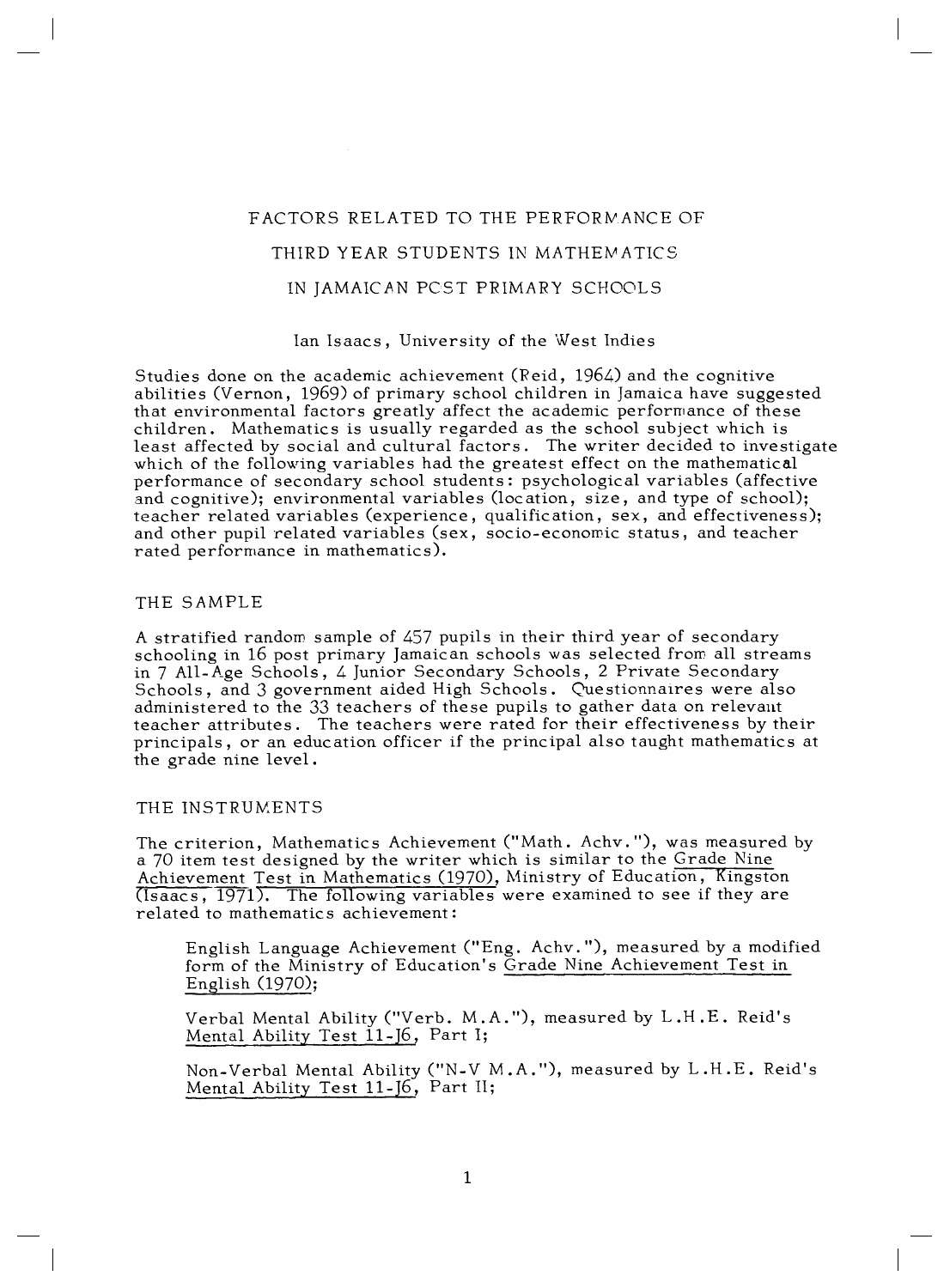Self-Concept of Mathematical Ability, ("S-C"), measured by a modified form of the Brookover (1965) Self-Concept of Ability - Specific Subjects (Form B) scale;

Attitudes to Mathematics ("Att."), measured by an instrument based on items from the three attitude scales used in the International Study of Achievement in Mathematics (Husen, 1967);

Socio-Economic Status ("SES"), measured by a rating scale based on Miller's (1967) Occupational Coding Scheme;

Teacher Assigned School Marks/Grades ("Grade") were obtained from the school records;

Teacher Cualification ("Tch. Qual."), Teacher Experience ("Teh. Exp.") and Teacher Sex were determined from the teachers' responses on a questionnaire;

Teacher Effectiveness ("Tch. Eff."), measured by a rating scale based on Ryan's (Remmers, 1963) Assessment Blank;

School Size ("Sch. Size") and School Type ("Sch. Typ.") were determined from the Ministry of Education's Directory of Government and Government-Aided Educational Institutions, 1967-1968;

Importance of School Location ("Sch. Loc.") was rated on a scale based on Levert's (1968) Inventory and Classification of Urban Settlements in Jamaica.

### ANALYSIS OF THE DATA

A number of hypotheses were formulated and tested and the following inferences drawn:

That Mathematics Achievement is significantly related (at the .01 level) to:

- a) English Language Achievement ( $r = .786$ );<br>b) Verbal Mental Ability ( $r = .801$ );
- b) Verbal Mental Ability ( $r = .801$ );<br>c) Non-Verbal Mental Ability ( $r = .6$
- c) Non-Verbal Mental Ability ( $r = .630$ );<br>d) Self-Concept of Mathematical Ability (
- d) Self-Concept of Mathematical Ability  $(r = .360)$ ;<br>e) Attitudes to Mathematics  $(r = .240)$ ;
- e) Attitudes to Mathematics (r = .240);<br>f) Teacher Assigned School Grades/M
- f) Teacher Assigned School Grades/Marks ( $r = .625$ );<br>g) Teacher Experience ( $r = .321$ );
- g) Teacher Experience  $(r = .321);$ <br>h) Teacher Effectiveness  $(r = .331)$
- Teacher Effectiveness ( $r = .331$ );
- i) Importance of School Location  $(r = .438);$

that, for this population, there is:

j) no significant relationship between teacher qualification and mathematics achievement;<br>k) no significant differ-

no significant difference between the mathematical performance of subjects taught by men and those taught by women;

l) no significant difference between the mathematical performance of boys and girls;

m) a significant difference between the mathematical performance of subjects in the upper and lower social classes.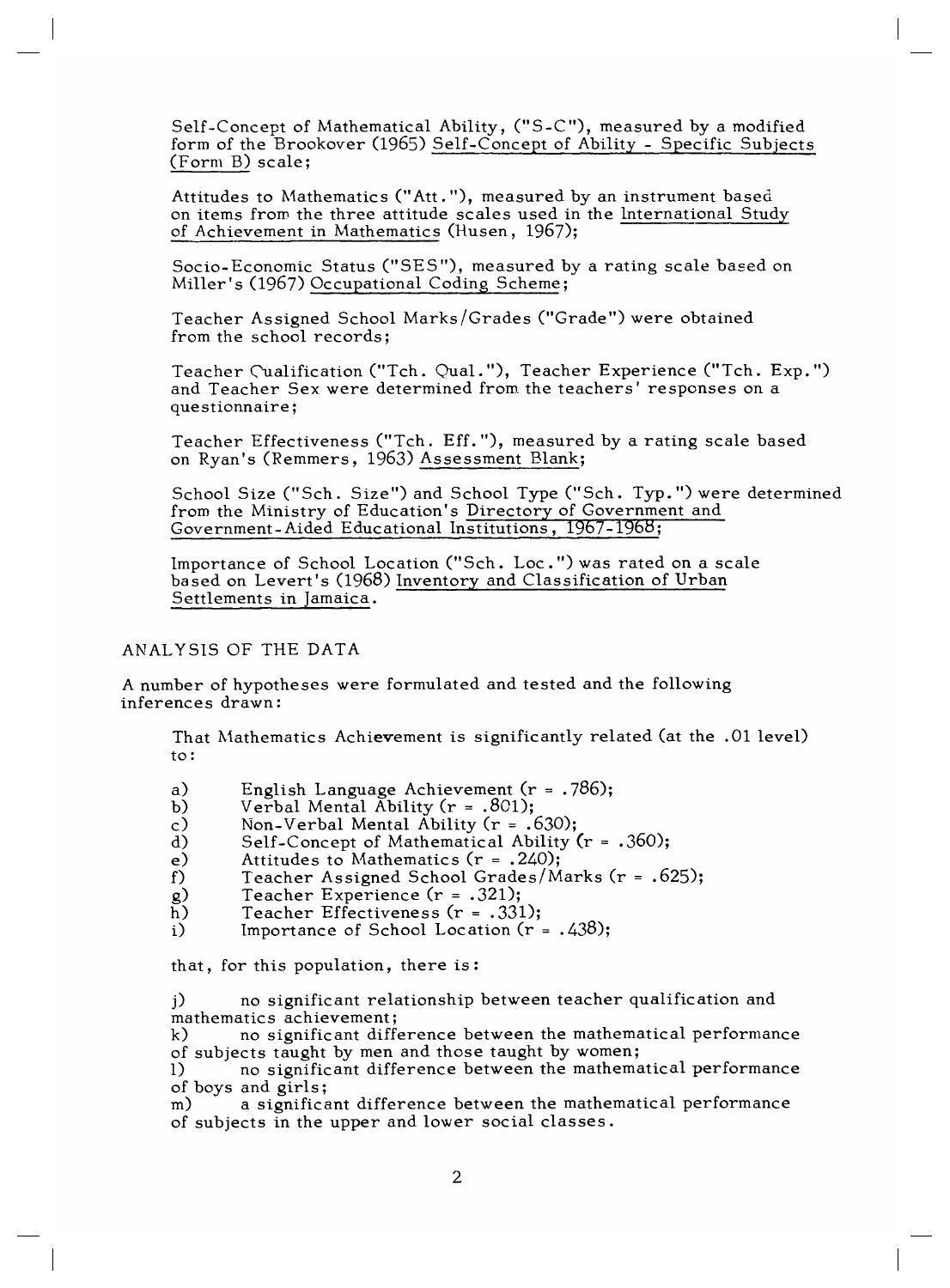A 14 x 14 correlation matrix for the 13 independent variables and mathematics achievement was prepared by calculating the product moment correlations between each pair of variables (see Table 1). This matrix was factor analysed to produce a preliminary components solution of 9 components which accounted for 91% of the variance in the mathematics achievement test. The first four components all had eigen values greater than one (and accounted for 67% of the variance) while the remaining 5 components had eigen values less than one. An examination of the components by the writer showed that the first four components were easily interpreted in terms of the variables whilst the remaining components could not be so easily interpreted because of the very low loadings of the variables on them. The writer therefore decided to limit the principal factor solution to four factors.

# TABLE 1: CORRELATION MATRIX OF FOURTEEN ENVIRONMENTAL

#### AND PSYCHOLOGICAL VARIABLES\*

|                                          | Eng. Verb. N-V. S-C. Att. SES Grade Tch. Tch. Tch. Sch. Sch. Sch.<br>Achv. M.A. M.A. |  |  |                                                          | Qual. Exp. Eff. Typ. Size Loc. |  |                     |      |
|------------------------------------------|--------------------------------------------------------------------------------------|--|--|----------------------------------------------------------|--------------------------------|--|---------------------|------|
| Math.<br>Achv.                           | 7753 7747 5285 3037 2397 - 3998 6252 1035 3212 3313 3867 2615 4379                   |  |  |                                                          |                                |  |                     |      |
| Eng.<br>Achv.                            | 7930                                                                                 |  |  | 4996 1536 1725 - 3746 4423 1311 3180 4328 4131 1863 4344 |                                |  |                     |      |
| Verb.<br>M.A.                            |                                                                                      |  |  | 5979 1687 1624 - 4556 4439 1201 1988 2991 4403 2605 4413 |                                |  |                     |      |
| $N-V$<br>M.A.                            |                                                                                      |  |  | 1631 2126 - 2614 3551 0666 1283 2594 2064 3850 4402      |                                |  |                     |      |
| $S-C$                                    |                                                                                      |  |  | 5022 0333 4039 -1226-0003-0010 0184-0250-0399            |                                |  |                     |      |
| Att.                                     |                                                                                      |  |  | 0821 2669 -0303-0092 0485 0222 0218 0691                 |                                |  |                     |      |
| <b>SES</b>                               |                                                                                      |  |  | $-1769 - 1948 - 1337 - 0848 - 5408 - 1891 - 4312$        |                                |  |                     |      |
| Grade                                    |                                                                                      |  |  | -0377 1926 2043 0944 0805 1890                           |                                |  |                     |      |
| Tch.<br>Qual.                            |                                                                                      |  |  |                                                          | -0853-1173 2791-0938 1075      |  |                     |      |
| Tch.<br>Exp.                             |                                                                                      |  |  |                                                          |                                |  | 2659-0224 0528 3242 |      |
| Tch.<br>Eff.                             |                                                                                      |  |  |                                                          |                                |  | 0168 3787 4326      |      |
| Sch.<br>Typ.                             |                                                                                      |  |  |                                                          |                                |  | $-2649$ 3912        |      |
| Sch.<br>Size<br>* Decimal Points omitted |                                                                                      |  |  |                                                          |                                |  |                     | 5516 |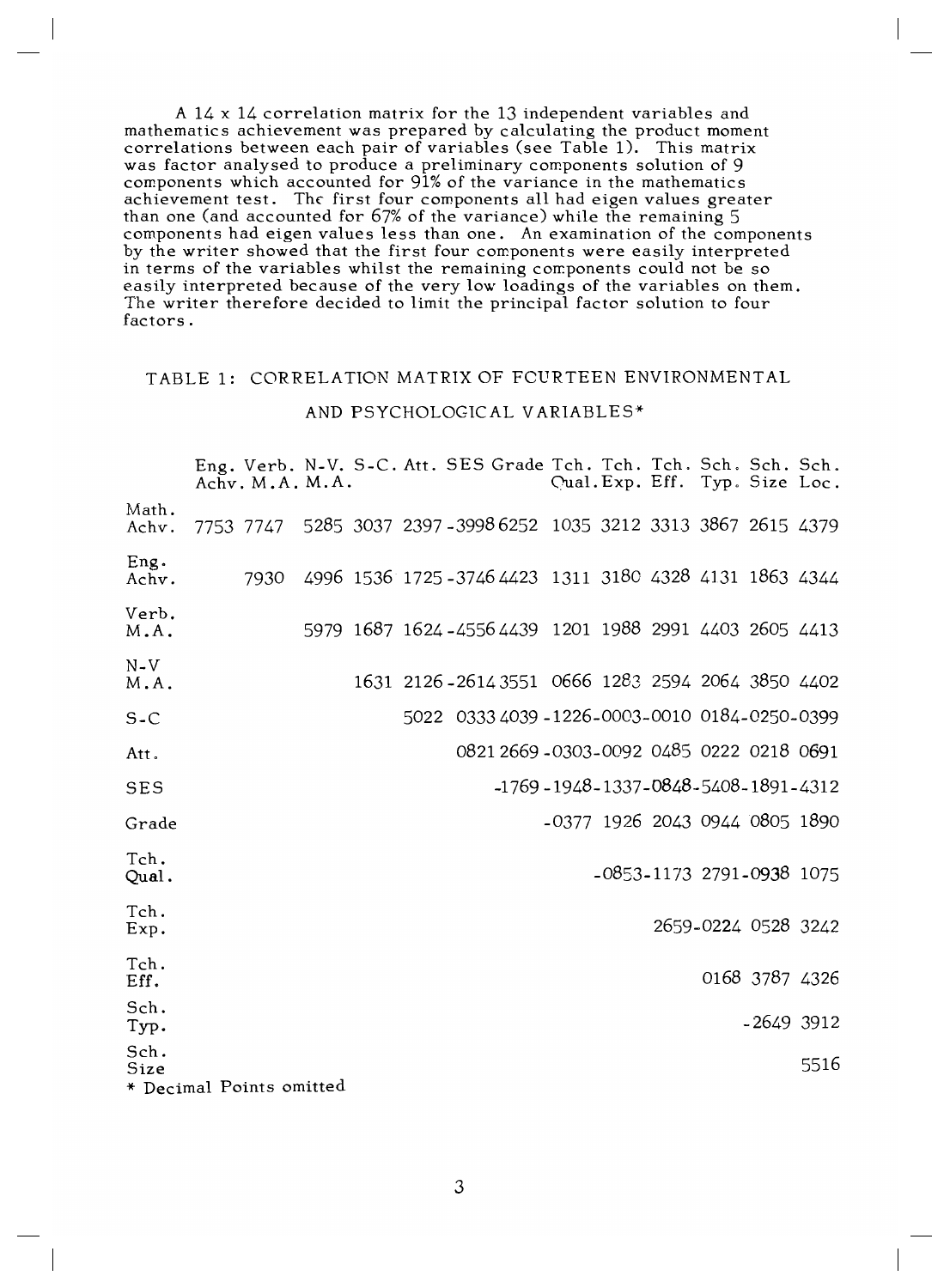The correlation matrix was used to produce a principal axes factor solution. The principal factor pattern for the first four factors is shown in Table 2. This factor matrix shows the usual principal axes pattern of a first factor which is a general factor followed by secondary bipolar factors. No attempt was made to interpret it. This pattern was used to produce a rotated factor solution by the Varimax method. The rotated factor pattern is shown in Table 3.

# TABLE 2: MATRIX OF (UNROTATED) FACTOR LOADINGS FOR FOURTEEN PSYCHOLOGICAL AND ENVIRONMENTAL VARIABLES\*

| Variables   | Factors      |         |              |         |  |  |  |  |
|-------------|--------------|---------|--------------|---------|--|--|--|--|
|             | $\mathbf{A}$ | B       | $\mathsf{C}$ | D       |  |  |  |  |
| Math. Achv. | 8828         | 1158    | $-1316$      | 1143    |  |  |  |  |
| Eng. Achv.  | 8494         | $-0288$ | $-0784$      | 1785    |  |  |  |  |
| Verb. M.A.  | 8608         | $-0576$ | $-1217$      | $-0116$ |  |  |  |  |
| N-V M.A.    | 6928         | $-0859$ | 0914         | $-3107$ |  |  |  |  |
| $S-C$       | 2589         | 6916    | $-3638$      | $-1045$ |  |  |  |  |
| Att.        | 2606         | 6139    | $-2782$      | $-2814$ |  |  |  |  |
| <b>SES</b>  | $-5504$      | 4943    | 1444         | 0577    |  |  |  |  |
| Grade       | 5889         | 4298    | $-1857$      | 1710    |  |  |  |  |
| Tch. Qual.  | 1276         | $-4623$ | $-3698$      | $-2699$ |  |  |  |  |
| Tch. Exp.   | 3608         | 0310    | 2837         | 6931    |  |  |  |  |
| Tch. Eff.   | 4847         | 0780    | 5283         | 1451    |  |  |  |  |
| Sch. Typ.   | 4749         | -4984   | $-5291$      | 0300    |  |  |  |  |
| Sch. Size   | 3941         | 0504    | 7046         | -4740   |  |  |  |  |
| Sch. Loc.   | 6801         | $-2737$ | 3558         | $-1606$ |  |  |  |  |
| Variance    | 33.8%        | 13.3%   | 12.2%        | 7.8%    |  |  |  |  |

\* Decimal points omitted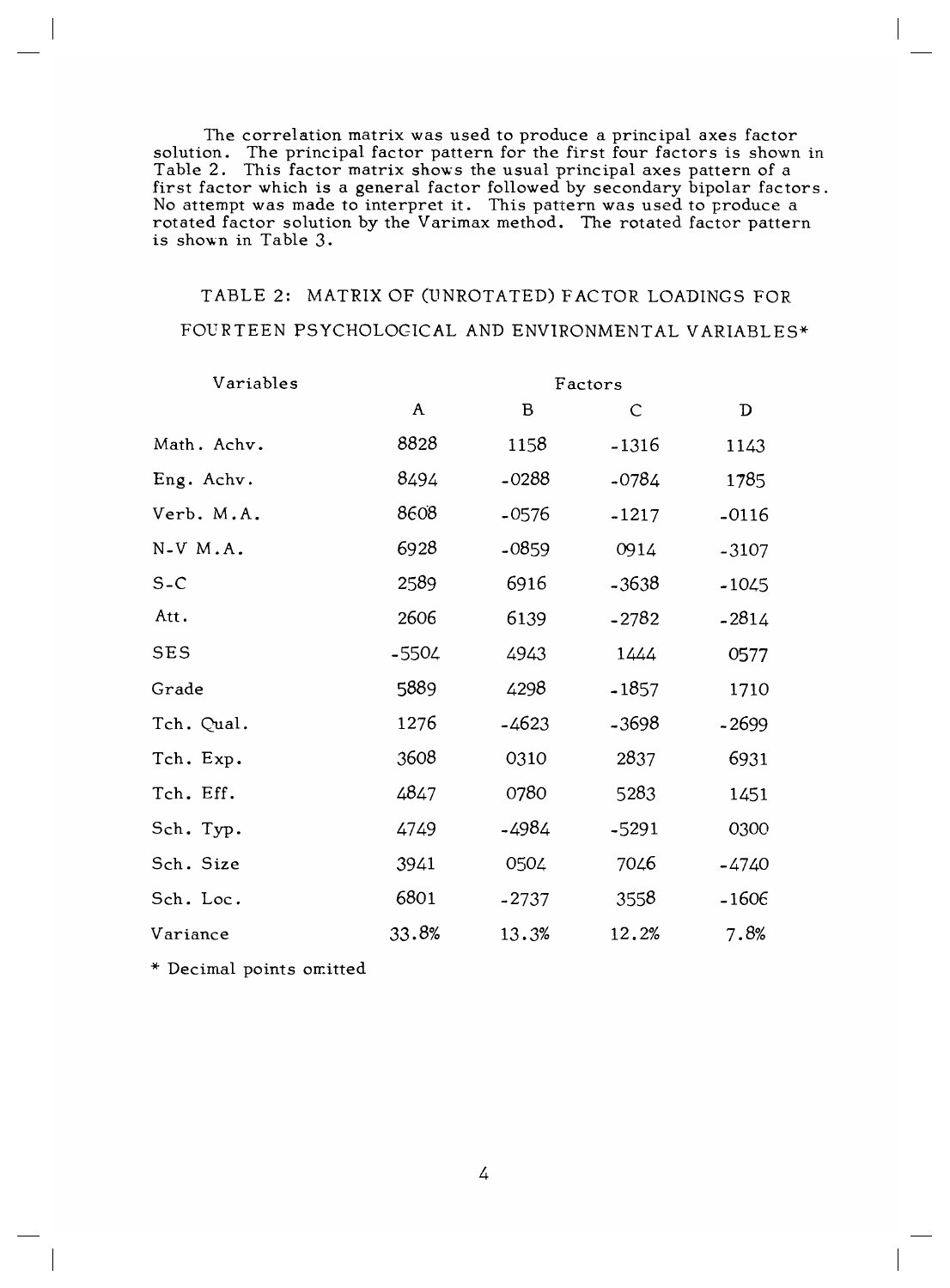# TABLE 3: MATRIX OF ROTATED FACTOR LOADINGS FOR FOURTEEN PSYCHOLOGICAL AND ENVIRONMENTAL VARIABLES\*

| Variables   | Factors     |              |         |         |       |  |  |
|-------------|-------------|--------------|---------|---------|-------|--|--|
|             | $\mathbf I$ | $\mathbf{I}$ | III     | IV      | $h^2$ |  |  |
| Math. Achv. | 5224        | 4864         | 3133    | 4642    | 823   |  |  |
| Eng. Achv.  | 5574        | 3245         | 3031    | 5025    | 760   |  |  |
| Ver. M.A.   | 6178        | 3589         | 3729    | 3313    | 759   |  |  |
| N-V M.A.    | 3411        | 3682         | 5784    | 0766    | 593   |  |  |
| $S-C$       | $-0654$     | 8239         | -0748   | 0032    | 689   |  |  |
| Att.        | $-0491$     | 7592         | 0737    | $-1315$ | 602   |  |  |
| <b>SES</b>  | -7089       | 0948         | $-2229$ | $-1012$ | 571   |  |  |
| Grade       | 1796        | 6270         | 0897    | 4022    | 595   |  |  |
| Tch. Qual.  | 5664        | $-1089$      | $-0512$ | $-3230$ | 440   |  |  |
| Tch. Exp.   | 0024        | $-0727$      | 0445    | 8275    | 692   |  |  |
| Tch. Eff.   | $-0383$     | 0110         | 5487    | 4884    | 541   |  |  |
| Sch. Type   | 8584        | 0171         | $-1271$ | 0380    | 755   |  |  |
| Sch. Size   | $-1229$     | $-0102$      | 9288    | $-0324$ | 879   |  |  |
| Sch. Loc.   | 4029        | $-0594$      | 6863    | 2303    | 690   |  |  |

\*Decimal points omitted

# DISCUSSION

Following guidelines laid down by Thurstone (1938) for determining the significant factor loadings, the writer considered only those variables which have loadings of .40 or higher on the factor. The first factor of the rotated factor pattern was loaded mainly on School Type and Social Class. (The negative sign for Social Class arose as a result of the inverse order in coding social class: 1 for the highest, 6 for the lowest.) The factor was loaded to a lesser extent on Teacher Qualification, and the variables measuring academic achievement and ability, as well as School Location. This factor was designated the "Social Environment of the School and Home". It accounted for approximately 27% of the variation in performance of the students on the mathematics achievement test.

The factor seems to represent that syndrome of social and cultural factors which affects motivational levels, learning styles, attitudes to learning and hence level of academic performance. This factor is partly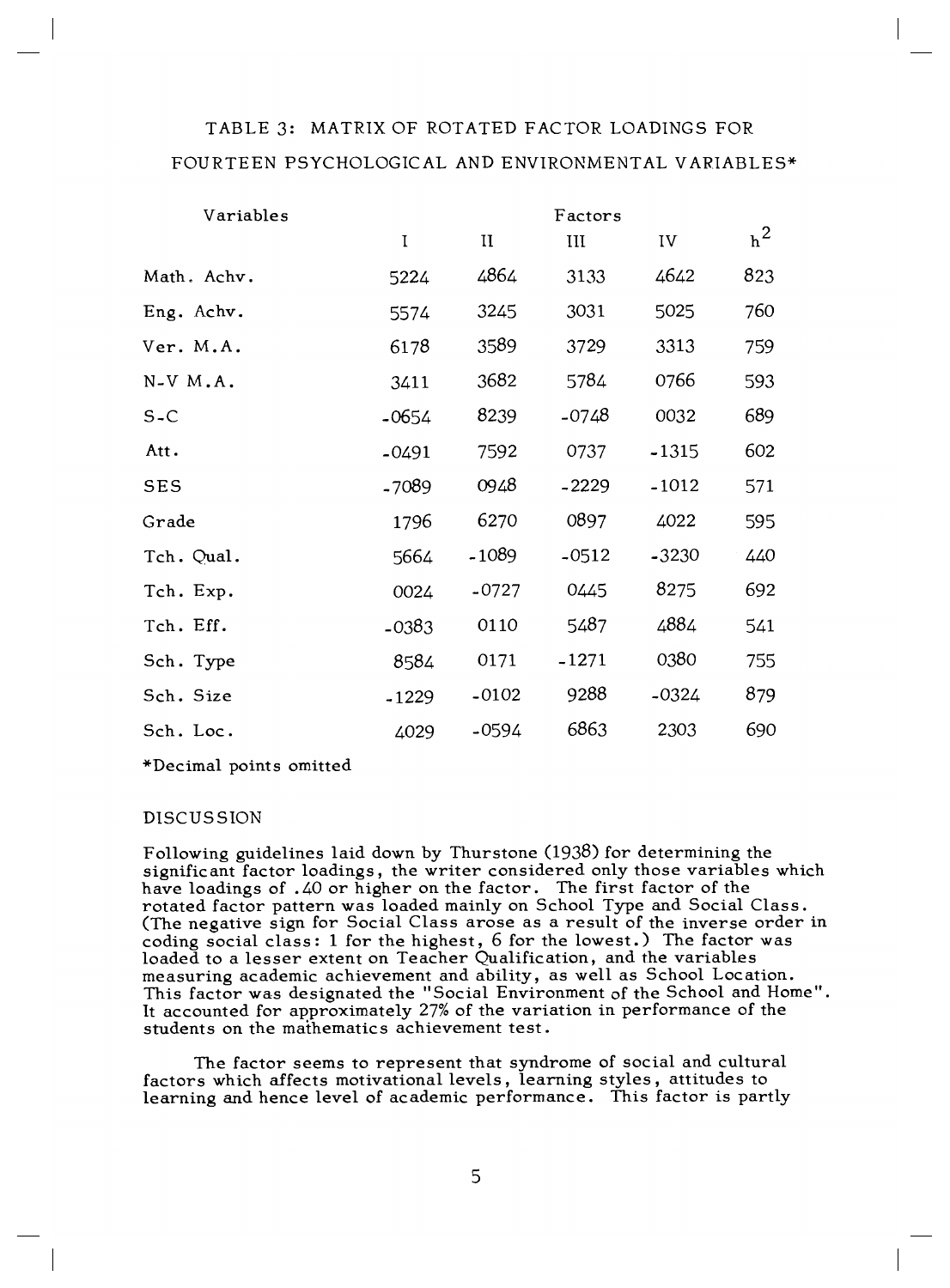determined by the tone and climate of the school and the home. As the more highly qualified teachers tend to be found in, and gravitate to, the schools with higher social status it is not surprising to find that Teacher Qualification has a significant loading on this first factor.

The second factor was loaded mainly on the affective variables related to mathematics achievement and school grades in mathematics. This factor was designated "Perception of Mathematics and Mathematical Ability". It accounted for about  $24\%$  of the variation in mathematical performance on the achievement test. The second factor probably includes those personality characteristics of the subjects which determine attitudes, interest, self-confidence, as well as those subjective perceptions of mathematics, the teachers of mathematics, and the doing of mathematics which make up the emotive component of learning school mathematics.

The third factor was loaded mainly on School Size and Location. This factor was designated the "School and its Environs". it accounted for a further 10% in the variation of the mathematical performance of the students. This factor is best described in terms of the physical attributes of the school as well as the demographic features of, and the civic and social importance of the community in which the school is located. Factor III shows a significant loading on the non-verbal mental ability test. This suggests that non-verbal mental ability is probably stimulated by physically and socially more complex surroundings and so students living in such surroundings tend to perform better than those from simpler (i.e. more rural) communities.

The fourth factor was loaded on "Teacher Experience" and "Effectiveness". It was designated the "Teacher". This factor accounted for approximately 21.5% of the variation in the mathematical performance of the students. It is interesting to note that "Teacher Qualification" was negatively loaded on this factor. This probably occurred because for this sample the most experienced and effective teachers were mainly those trained in teachers' colleges. The majority of the graduates in this sample were relatively inexperienced and not rated as highly, by their principals, as the older and less qualified teachers . The significant loading of English Achievement on this factor probably arose from the fact that in the All-Age schools in this sample the teachers of mathematics were also the teachers of English. This was also the case in some classes in the Junior Secondary Schools.

Three of the factors identified in this survey (Factors I, III, & IV) are environmental or situational type factors. Which leads one to conclude that these extrinsic factors tend to mask the variation in mathematics achievement which are due to the developed cognitive abilities of the students. The findings of this exploratory study lead one to suggest that research into the academic aptitude and ability of Jamaican children must carefully control for variation in environmental and social factors.

#### REFERENCES

1. Brookover, W.B., Patterson, A., and Thomas, S., Improving Academic Achievement through Students Self-Concept Enhancement, Co-operative Research Services, East Lansing, Michigan State University, 1965.